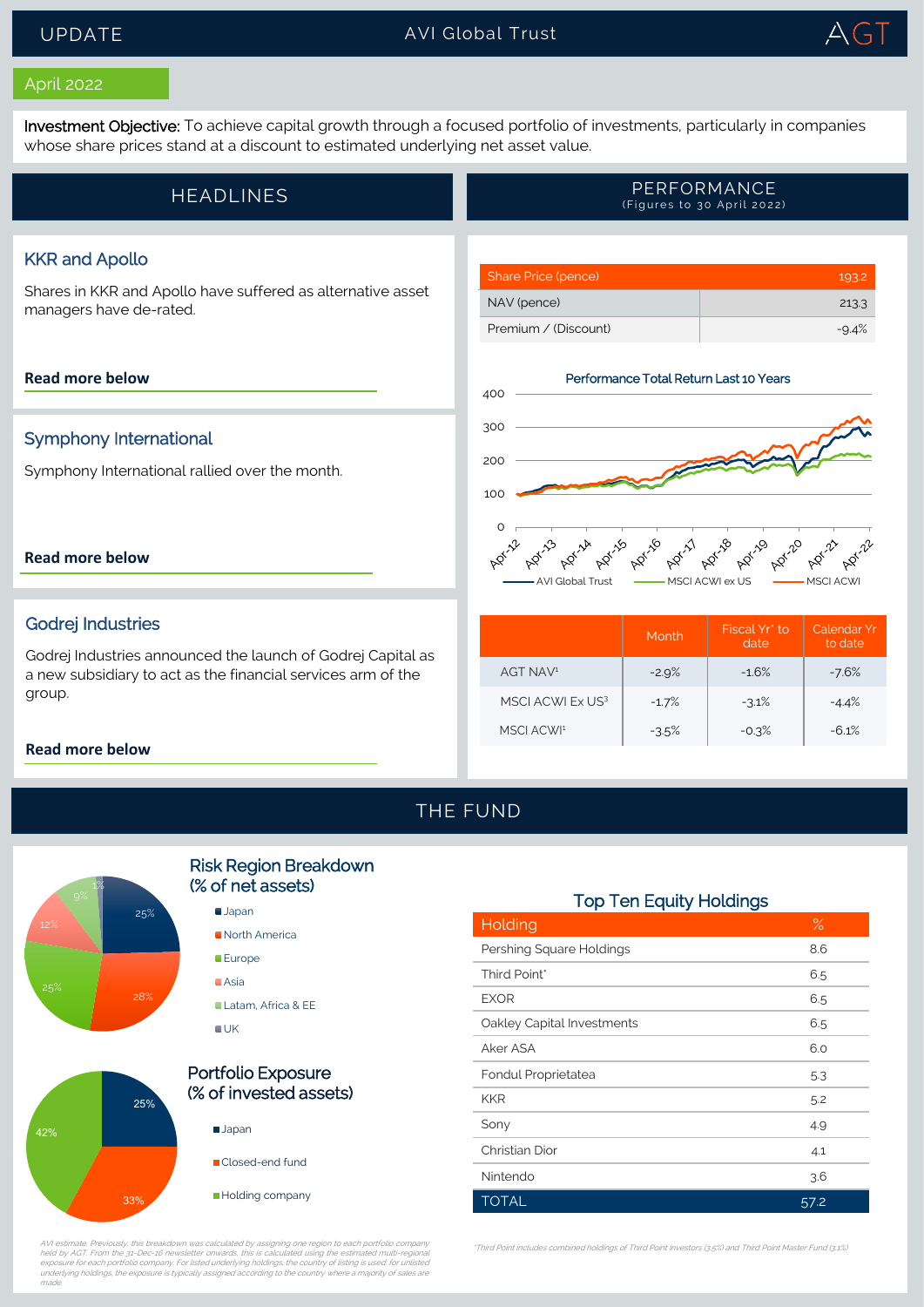

## MANAGER'S COMMENT

AVI Global Trust (AGT)'s NAV declined -2.9% in April as the portfolio weighted average discount widened 210bps to 30.5%.

Pershing Square Holdings, Sony, IAC and alternative asset managers Apollo Global Management and KRR were the notable detractors. Symphony International, Third Point Investors and Godrej Industries contributed positively.

Inflation and central banks' attempts to quell it remain the issue of the day. Rising bond yields and the re-pricing of risk has led to significant corrections in more Icarian parts of the markets. Whilst the impact at the equity index level had remained relatively muted, it is starting to become more meaningful. Volatility and uncertainty remain high. Investors are also increasingly concerned about global growth – with risks from central banks tightening too fast, continued lockdowns in China and the on-going war in Ukraine. Investors aren't short of things to worry about.

As is to be expected in such a risk-off environment, discounts have been widening, acting as a headwind to performance. This can be seen in a number of detractors over the month, notably Pershing Square Holdings, Sony and IAC.

Having reduced gearing last Autumn we have firepower to add to new and existing names, but so far we have been purposefully inactive. We remain optimistic about the long-term prospects of the high quality, well manged and lowly geared collection of companies we have assembled.

#### <span id="page-1-0"></span>KKR and Apollo:

KKR & Co and Apollo Global Management were two of the largest detractors from performance in April, shaving a combined -99bps off AGT's NAV as the shares declined -13% and -20%, respectively. We wrote last October that "Driven by persistently strong results, we believe the wider market has begun to better appreciate the high quality characteristics of companies operating within the alternative asset management industry, and the secular tailwinds at their back that we believe are likely to drive growth long into the future."

Well, if indeed the market had come to appreciate this fact, no sooner was it learnt than it was forgotten. Shares in KKR and Apollo are both down -31% year to date, with other alternative asset managers suffering similar declines. Share price performance suggests investors view alternative asset managers as high beta plays on risk assets; we however contend that such an obtuse view ignores the defensive characteristics of scaleadvantaged managers, and the structural growth trends the industry exhibits.

The current assets under management ("AUM") that alternative asset managers have is for the most part longterm or even permanent and so the risk of redemptions is very limited, while the proportion of fees earned on mark-to-market equity AUM is also very low; future AUM, i.e. AUM growth could in theory be affected of course, but the secular drivers towards greater allocations to alternatives are very much still in place with pension fund clients and SWFs (who form a majority of industry AUM) allocating to alternatives on decade-long views. In this context we believe alternative asset managers can continue to compound Fee Related Earnings ("FRE") per share at high level for many years to come. Even if one punitively assumes that carry is worth zero, excluding balance sheet investments, KKR and Apollo are trading at 14x / 13x fee-related earnings. We believe this to be great value.

#### <span id="page-1-1"></span>Symphony International:

Symphony International was the most meaningful contributor to returns during the month. The shares rose +35% in local (dollar) terms, with Sterling weakness resulting in a +41% GBP return for AGT. This was driven exclusively by discount narrowing (indeed the NAV was marginally negative of the month) as the discount moved from 56% to 40%. This speaks to the powerful returns that can be earned when discounts reach extreme levels. Our view remains that a change to the company's strategy and to its Board will be required for shareholders to have a chance of capturing the latent value on offer, and we continue to engage with shareholders on this and other matters.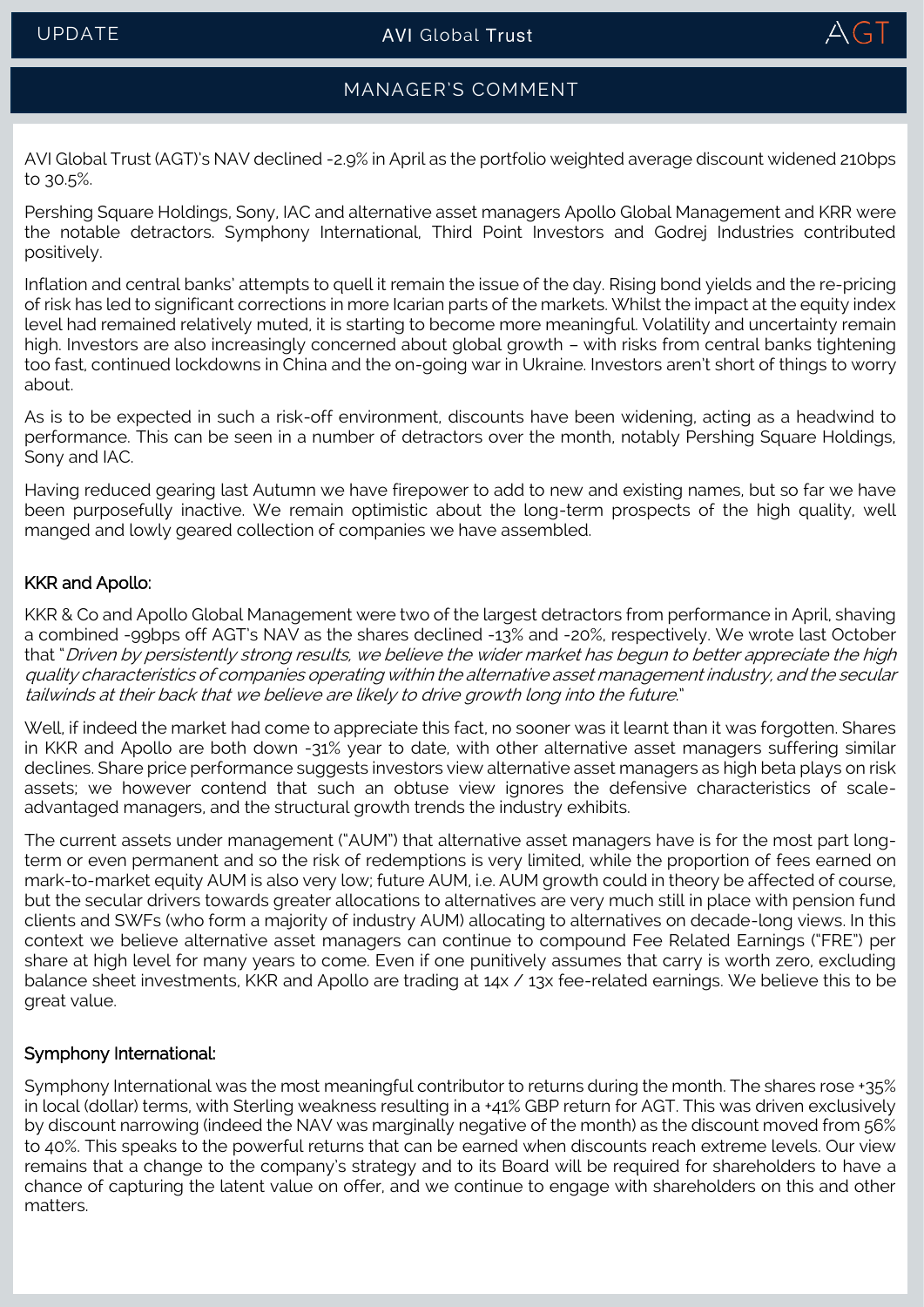

## MANAGER'S COMMENT

#### <span id="page-2-0"></span>Godrej Industries:

During the month Godrej Industries announced the launch of Godrej Capital as a new subsidiary to act as the financial services arm of the group. Having started with home loans under the banner of Godrej Housing Finance last year, the group will expand upon this to offer Loans Against Property ("LAP"). Godrej have injected 1500 crore (3% of NAV) and believe the business will require a total of 5000 crore of capital in order to reach their target of a 30,000 crore (\$4bn) balance sheet by 2026.

The Godrej family have a successful history of building businesses – such as Godrej Properties and Godrej Agrovet – and then listing them once they mature. We expect a similar path here and view the Godrej Group as rare in our universe in terms of having strong brand and trust equity than can be used to spawn new businesses. Over time the presence of an attractive unlisted asset in Godrej's NAV could well give other investors a "reason" to invest in the holding company as opposed to their listed underlying holdings directly, thereby acting as a force to narrow the discount. At 62% we believe the current discount to be unjustifiably wide, with the prospects of strong discount returns from such a level.